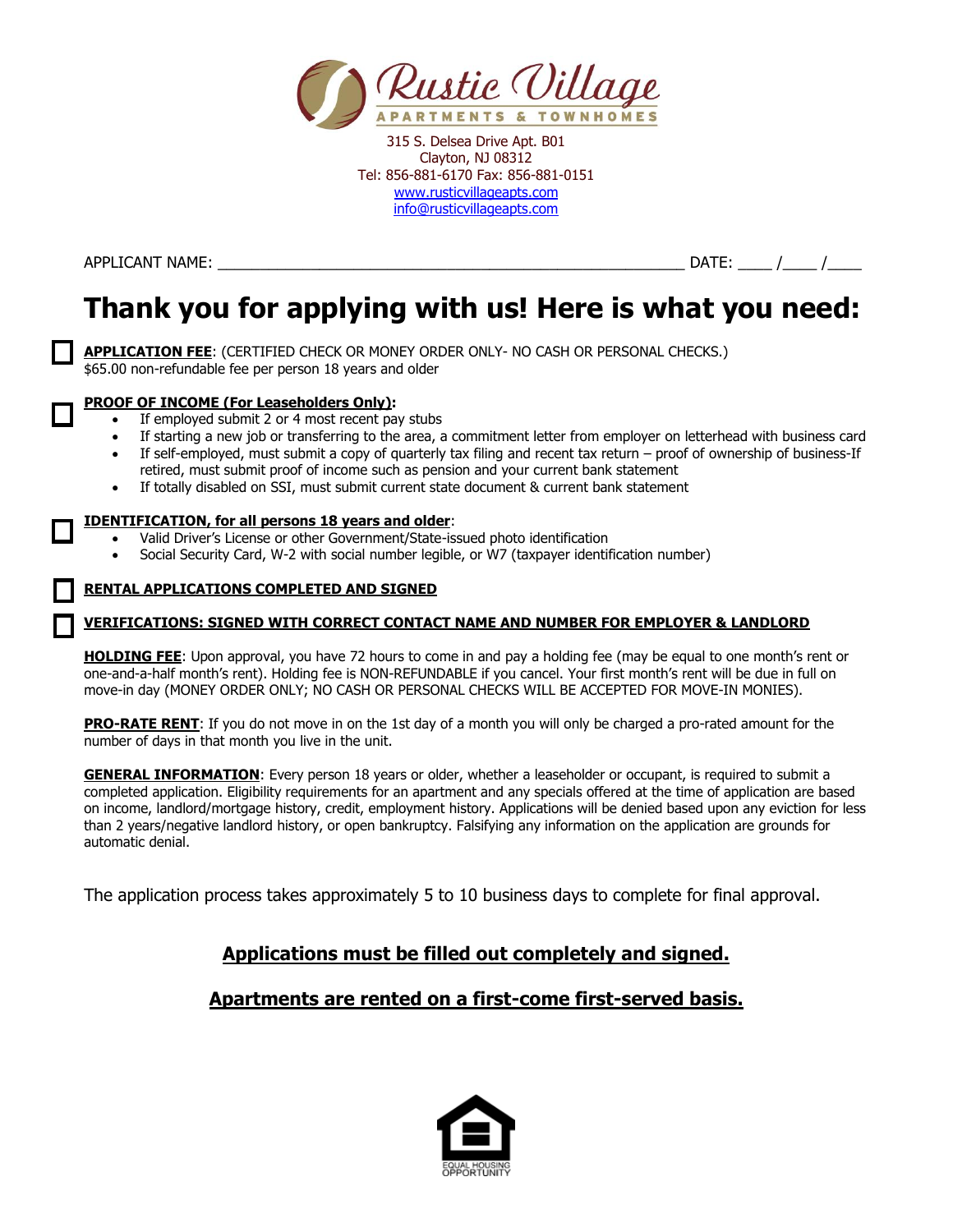

## **Statement of Rental Policy**

| <b>Floor Plans:</b>     |              | <b>Starting Pri</b> |
|-------------------------|--------------|---------------------|
| Standard One Bedroom    | 595 sq ft    | \$1050.00           |
| Deluxe One Bedroom      | 687 sq ft    | \$1300.00           |
| One Bedroom w/Den       | 762 sq ft    | \$1350.00           |
| Two Bedroom Townhouse   | 940 sq ft    | \$1,450.00          |
| Three Bedroom Townhouse | 1185 sq $ft$ | \$1750.00           |
| Three Bedroom Townhome  | 1635 sq ft   | \$1,950.00          |
|                         |              | .                   |

**Frices: Starting Prices Subject To Change)** 

(Heat & hot water are included in rent for apartment flats. Townhomes are responsible to pay heat, hot water & electric.)

#### **Definitions:**

**Leaseholder:** Financially, physically & legally responsible for the Lease Agreement/Apartment Unit. If more than one, all Leaseholders are jointly and separately responsible for the Lease Agreement/Apartment Unit. **Occupant:** Officially registered to live in the apartment, but not responsible for the Lease Agreement. Occupants do not have the right to discuss/decide financial, physical, and/or legal matters regarding the Lease Agreement/Apartment Unit.

All Leaseholders must be at least 18 years of age or older. All persons under the age of 24 months are not counted as occupants of the apartment unit, and therefore not charged for extra rent as outlined below.

#### **Occupancy Limits:**

| Standard One Bedroom              | limit of two (2) people allowed only                             |
|-----------------------------------|------------------------------------------------------------------|
| One Bedroom Deluxe                | limit of two (2) people allowed only                             |
| One Bedroom w/ Den                | limit of two (2) people allowed; $3rd$ person $@$ \$75 per month |
| Two Bedroom Townhome              | limit of four (4) people; $5th$ person $@$ \$75 per month        |
| Three Bedroom Townhome            | limit of six (6) people; $7th$ person @ \$75 per month           |
| Berk Style Three Bedroom Townhome | limit of six (6) people; $7th$ person @75 per month              |

#### **Monthly Gross Income Recommendations**

| ❖ Standard One Bedroom              | \$2,550.00 (Please see below for Senior citizen income requirements) |
|-------------------------------------|----------------------------------------------------------------------|
| ❖ One Bedroom Deluxe                | \$2,775.00                                                           |
| ❖ One Bedroom w/Den                 | \$3,000.00                                                           |
| ❖ Two Bedroom Townhome              | \$3,800.00                                                           |
| ❖ Three Bedroom Townhome            | \$4,500.00                                                           |
| ❖ Berk Style Three Bedroom Townhome | \$5,200.00                                                           |
|                                     |                                                                      |

#### **Senior Citizen Income Requirements:** (**One Bedroom Standard**)

Senior citizens, defined as ages 62 years of age and up will need to meet the following income requirements of \$2,000 gross income per month.

**Vehicle Policy:** Each apartment unit has one designated parking spot and is issued one parking permit per vehicle. Each townhome has two designated parking spots and is issued parking permit per vehicle. Any additional vehicles, upon proper registration with the landlord, will be issued an additional parking permit. Additional vehicles must be parked in visitor/unassigned parking spaces.

Pet Policy: Maximum limit is two (2) pets that combined. There is additional monthly rent of \$25 per pet as well as \$15 for pets above 40 pounds. Your security deposit will automatically equal one-and-a-half month's rent.

## **Rental Application**

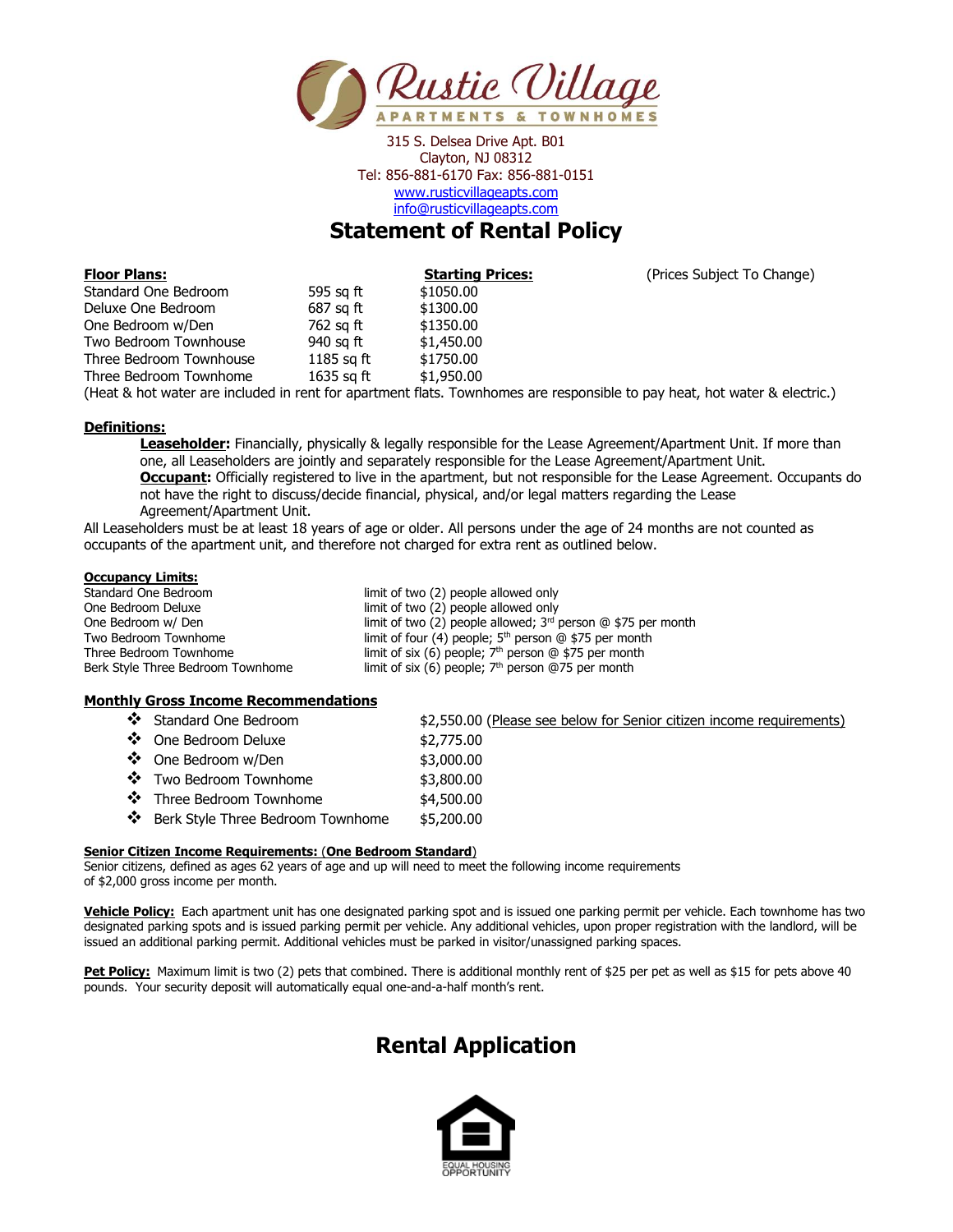

Level **Lease Term** 

. . .

Please print clearly and answer all questions

### **Please tell us how we can fulfill your living needs:**

- [ ] Standard One Bedroom [ ] Downstairs [ ] 12 months
- [ ] Deluxe One Bedroom [ ] Upstairs [ ] 18 months
- [ ] One Bedroom w/Den [ ] 24 months
- [ ] Two Bedroom Townhome
- [ ] Three Bedroom Townhome
- [ ] Berk Style Townhome

**Rustic Village has partially smoke-free buildings. Would you prefer to live in one? [ ] Yes [ ] No**

|                                                                                                                   |                                                                    | FEATURES THAT ARE IMPORTANT IN YOUR NEW HOME: 1. _______________________________                                                                                                                           |  |
|-------------------------------------------------------------------------------------------------------------------|--------------------------------------------------------------------|------------------------------------------------------------------------------------------------------------------------------------------------------------------------------------------------------------|--|
|                                                                                                                   |                                                                    |                                                                                                                                                                                                            |  |
|                                                                                                                   |                                                                    | 3.                                                                                                                                                                                                         |  |
|                                                                                                                   |                                                                    |                                                                                                                                                                                                            |  |
|                                                                                                                   |                                                                    |                                                                                                                                                                                                            |  |
|                                                                                                                   |                                                                    | Do you have a pet? [] Yes [] No If Yes, Please Specify Type/Breed: _________________________________                                                                                                       |  |
|                                                                                                                   |                                                                    | (All Residents with Pets must complete Pet Registration with Vet Documents & Picture must be provided to office)<br>ALL PETS MUST HAVE UP TO DATE IMMUNIZATIONS AND MEET ALL GUIDELINES SPECIFIED ON LEASE |  |
|                                                                                                                   |                                                                    | WHY DID YOU CHOOSE RUSTIC VILLAGE FOR YOUR NEW HOME? (Please check ONE)                                                                                                                                    |  |
| () General Location<br>() School District<br>() Close to work<br>() Close to family/friends<br>() Management Team | () Reputation<br>() Pet Policy<br>() Discounts<br>() Size of Units | () Apartment Amenities () Curb Appeal<br>() Public Transportation<br>$( )$ Other $( )$                                                                                                                     |  |
| HOW DID YOU HEAR ABOUT RUSTIC VILLAGE? (Please check two)                                                         |                                                                    |                                                                                                                                                                                                            |  |
| [] Rustic Village Employee [] Current Resident<br>[ ] Craigslist                                                  | [ ] Previous Resident                                              | [ ] Drive By<br>[ ] Word of Mouth<br>.COM                                                                                                                                                                  |  |
| Name                                                                                                              |                                                                    | If you were referred by someone, please complete the information below for referral bonus:                                                                                                                 |  |

| .                      |        |      |        |
|------------------------|--------|------|--------|
| <b>Street Address:</b> |        | Apt# |        |
| <b>City</b>            | State: | 7TD. | Dhone. |

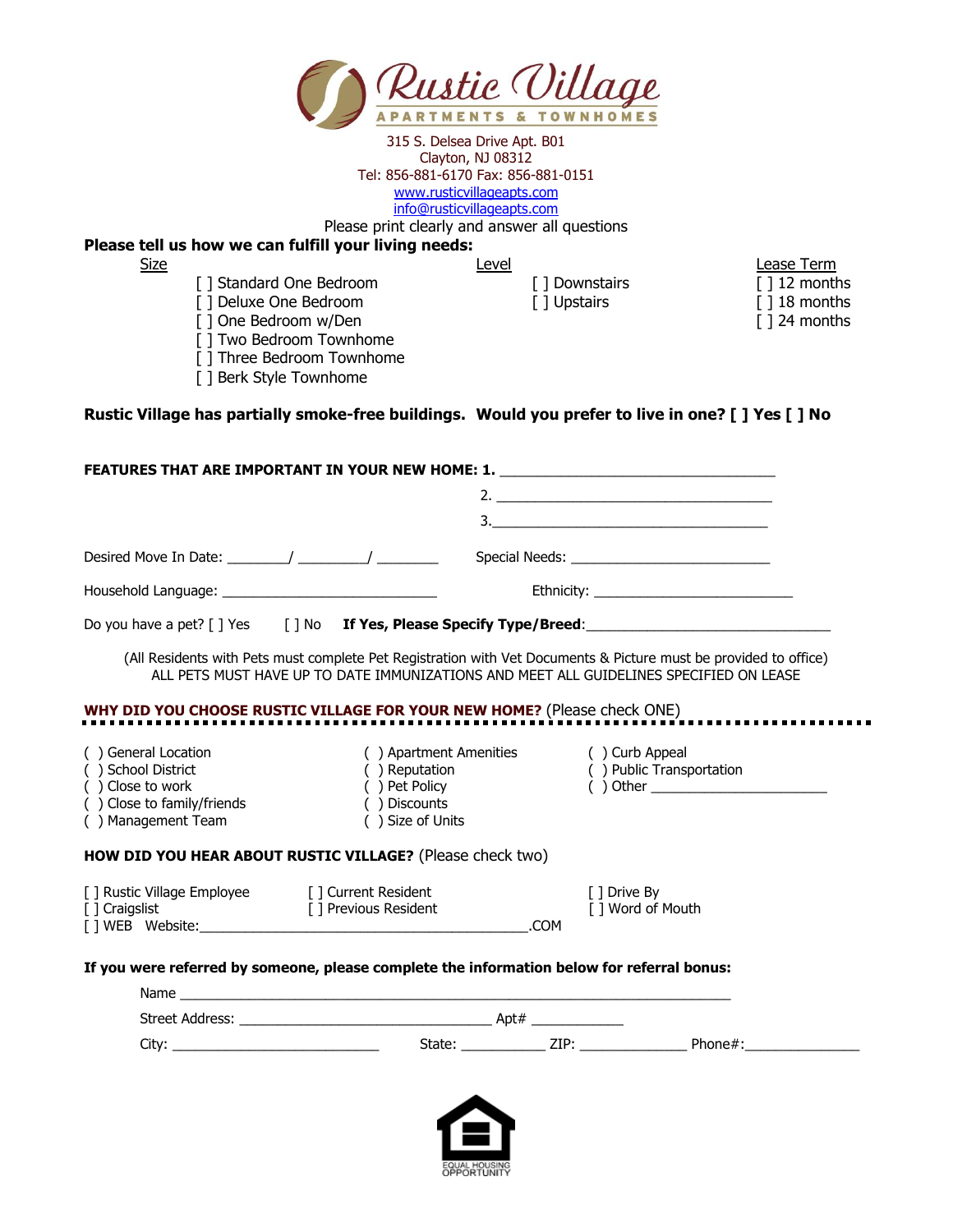

#### **LIST ALL PERSONS WHO WILL BE RESIDING IN YOUR HOME BELOW THAT ARE UNDER THE AGE OF 18**

|                                                                                                                                                                                                                            | DATE OF BIRTH: ______________________ |
|----------------------------------------------------------------------------------------------------------------------------------------------------------------------------------------------------------------------------|---------------------------------------|
|                                                                                                                                                                                                                            |                                       |
|                                                                                                                                                                                                                            | DATE OF BIRTH: _____________________  |
|                                                                                                                                                                                                                            | RELATIONSHIP: _______________________ |
|                                                                                                                                                                                                                            | DATE OF BIRTH: ____________________   |
|                                                                                                                                                                                                                            |                                       |
|                                                                                                                                                                                                                            |                                       |
|                                                                                                                                                                                                                            |                                       |
| <b>Renters Insurance:</b><br>Must be paid for the full length of your entire lease<br>Coverage must be a minimum \$300,000 in liability<br><b>Interested Party: Manhattan Management Co, LLC &amp; Rustic Village Apts</b> |                                       |
| <b>LIST EMERGENCY CONTACT</b>                                                                                                                                                                                              |                                       |
|                                                                                                                                                                                                                            |                                       |
|                                                                                                                                                                                                                            |                                       |

In the event of serious illness, death or other circumstances that would make you unavailable, this emergency contact can enter the apartment or townhome and/or remove personal property from the unit or common ground? **Please Select: [ ] YES [ ] NO**

**Certification**: The undersigned fully understands that all information is true to the best of my knowledge. If I have misstated the number of persons or have not filled out the application completed as outlined the application will be denied and the Landlord may cancel this application without further notice. I understand the money paid as a deposit will be retained for potential losses. The Application money is nonrefundable. I Authorize MANHATTAN MANAGEMENT COMPANY, LLC d/b/a RUSTIC VILLAGE APARTMENTS to perform a Credit Check, Rental History and Employment History through agency of choosing to verify information given herewith. I agree that I will not file any lawsuit relating to managements use of my credit report or any other verification herein. I do hereby agree to hold harmless the said authorized agent from any causes resulting from the result of this application.

| Applicant Signature: | Date: |  |
|----------------------|-------|--|
|                      |       |  |
| Leasing Agent:       | Date  |  |

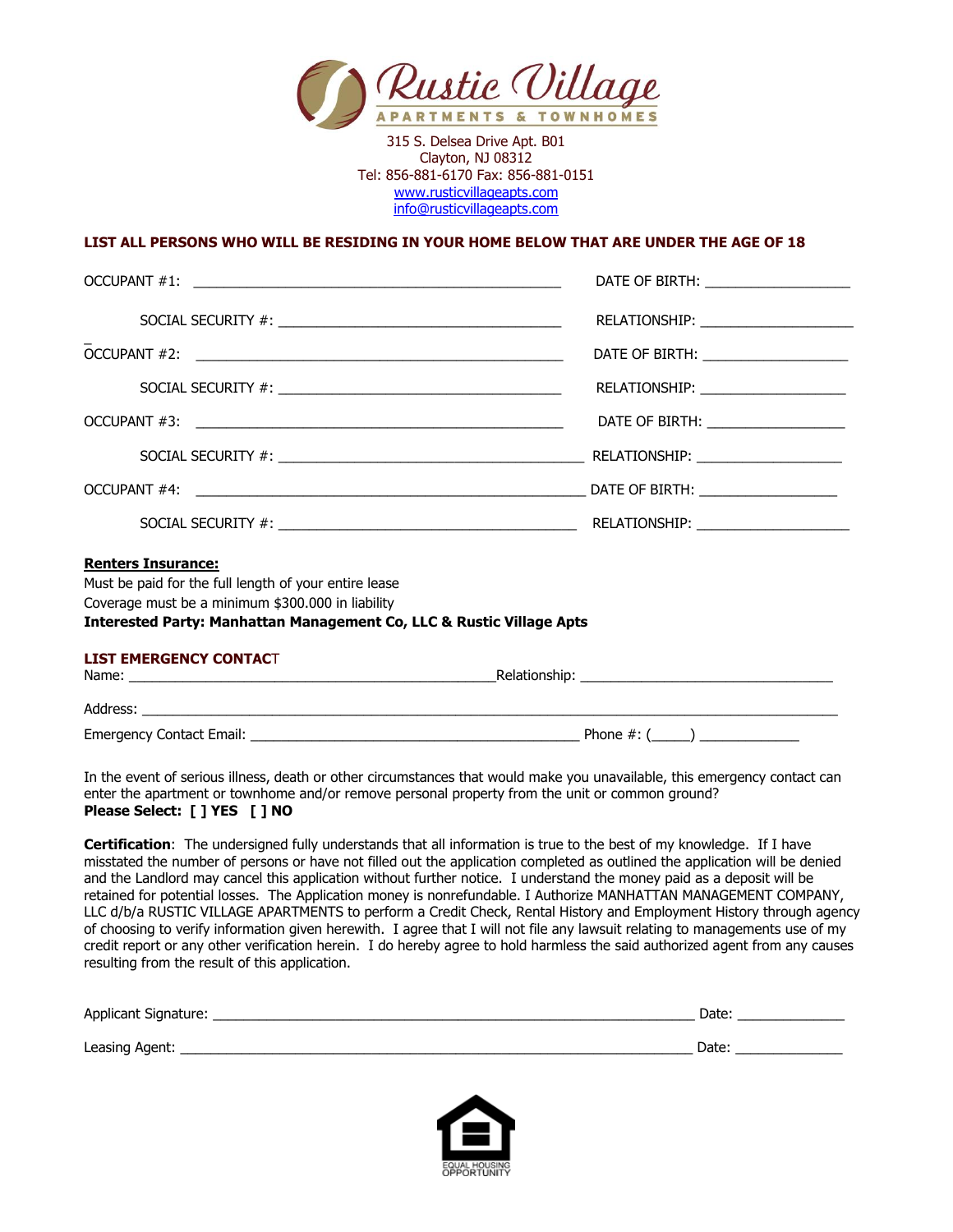| <b>Primary Adult Application</b>                                                                                                                                                                                                                       |          |                    |                        |                                                                          |                           |         |                         |            |              |
|--------------------------------------------------------------------------------------------------------------------------------------------------------------------------------------------------------------------------------------------------------|----------|--------------------|------------------------|--------------------------------------------------------------------------|---------------------------|---------|-------------------------|------------|--------------|
| APPLICANT TYPE: Leaseholder / Occupant / Resident Visitor                                                                                                                                                                                              |          |                    |                        |                                                                          |                           |         |                         |            |              |
|                                                                                                                                                                                                                                                        |          |                    |                        | <b>General Information</b>                                               |                           |         |                         |            |              |
| First                                                                                                                                                                                                                                                  |          | Middle:            |                        |                                                                          | Last:                     |         |                         | Suffix:    |              |
| <b>Former Last Name:</b>                                                                                                                                                                                                                               |          |                    | <b>Marital Status:</b> |                                                                          | $S.S$ #                   |         |                         |            |              |
| <b>State Government ID:</b>                                                                                                                                                                                                                            | □License | $\square$ Passport | $\Box$ Other           | $ID#$ :                                                                  |                           |         | <b>Birth Date:</b>      |            |              |
| Cell/Home Phone:                                                                                                                                                                                                                                       |          |                    |                        | <b>Email Address:</b>                                                    |                           |         |                         |            |              |
|                                                                                                                                                                                                                                                        |          |                    |                        | <b>Current Residence</b>                                                 |                           |         |                         |            |              |
| <b>Street Address:</b>                                                                                                                                                                                                                                 |          |                    |                        |                                                                          |                           | Apt #:  |                         | County:    |              |
| City                                                                                                                                                                                                                                                   |          | State:             |                        | Zip:                                                                     |                           |         | Month/Year of Move In:  |            |              |
|                                                                                                                                                                                                                                                        |          |                    |                        | <b>Landlord Information for Current Residence</b>                        |                           |         |                         |            |              |
| Landlord/Mortgage Name:                                                                                                                                                                                                                                |          |                    |                        |                                                                          | Landlord/Mortgage Number: |         |                         |            |              |
| Landlord/Mortgage Fax                                                                                                                                                                                                                                  |          |                    |                        |                                                                          | Landlord/Mortgage Email:  |         |                         |            |              |
| Do you rent/ own / other *                                                                                                                                                                                                                             |          | Reason for Other:  |                        |                                                                          |                           |         |                         |            |              |
| Reason for moving:                                                                                                                                                                                                                                     |          |                    |                        |                                                                          |                           |         |                         |            |              |
|                                                                                                                                                                                                                                                        |          |                    |                        | <b>Previous Residence</b>                                                |                           |         |                         |            |              |
| <b>Street Address:</b>                                                                                                                                                                                                                                 |          |                    |                        | Apt #:                                                                   |                           | County: |                         |            |              |
|                                                                                                                                                                                                                                                        |          |                    |                        |                                                                          |                           |         | Month/Year of Move In:  |            |              |
| City:                                                                                                                                                                                                                                                  |          | State:             |                        | Zip:                                                                     |                           |         | Month/Year of Move Out: |            |              |
|                                                                                                                                                                                                                                                        |          |                    |                        | <b>Landlord Information for Previous Residence</b>                       |                           |         |                         |            |              |
| Landlord/Mortgage Name:                                                                                                                                                                                                                                |          |                    |                        |                                                                          | Landlord/Mortgage Number: |         |                         |            |              |
| Landlord/Mortgage Fax:                                                                                                                                                                                                                                 |          |                    |                        | Landlord/Mortgage Email:                                                 |                           |         |                         |            |              |
| Do you rent/ own / other *                                                                                                                                                                                                                             |          | Reason for Other:  |                        |                                                                          |                           |         |                         |            |              |
| Reason for moving:                                                                                                                                                                                                                                     |          |                    |                        |                                                                          |                           |         |                         |            |              |
|                                                                                                                                                                                                                                                        |          |                    |                        | <b>Emergency Contact: This cannot be someone part of the application</b> |                           |         |                         |            |              |
| Name:                                                                                                                                                                                                                                                  |          |                    |                        | Relationship:                                                            |                           |         |                         |            |              |
| <b>Street Address:</b>                                                                                                                                                                                                                                 |          | City:              |                        | State:                                                                   |                           | County: |                         | Home/Cell: |              |
| In the event of serious illness, death or other circumstances that would make you unavailable,<br>this emergency contact can enter the apartment unit and/or remove personal property from the<br>$\neg yes$<br>$\square$ no<br>unit or common ground? |          |                    |                        |                                                                          |                           |         |                         |            |              |
| Have you ever been evicted, sued for rent, sued for property damage or broken a lease?                                                                                                                                                                 |          |                    |                        |                                                                          |                           |         |                         | $\neg$ yes | $\square$ no |
| If answered yes please explain:                                                                                                                                                                                                                        |          |                    |                        |                                                                          |                           |         |                         |            |              |
| Do you currently have an open or filed bankruptcy?                                                                                                                                                                                                     |          |                    |                        |                                                                          |                           |         |                         | $\neg yes$ | $\square$ no |
| If answered yes please explain:                                                                                                                                                                                                                        |          |                    |                        |                                                                          |                           |         |                         |            |              |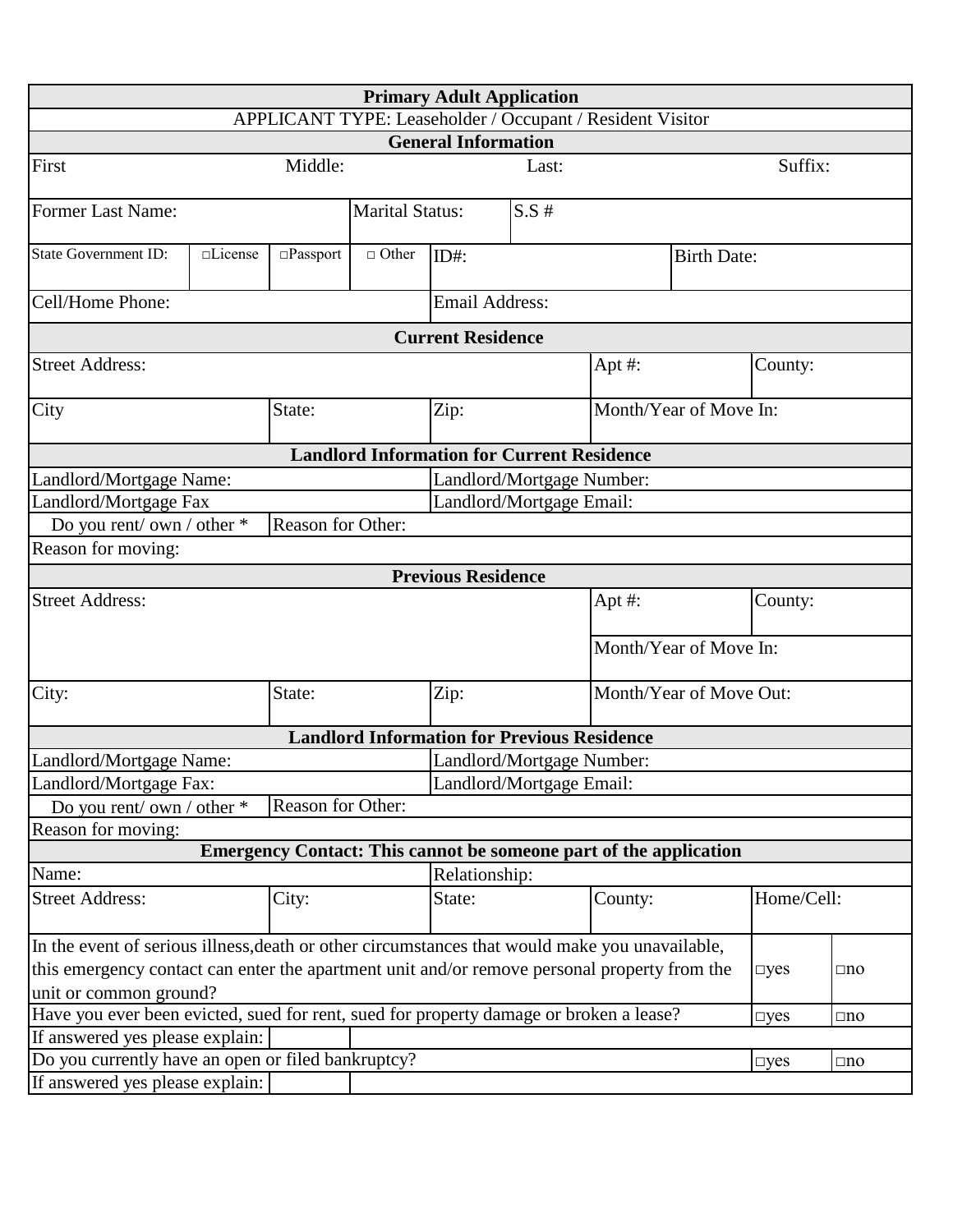|                                                        |                    | <b>Primary Adult Application</b>                       |                                                                                                                    |
|--------------------------------------------------------|--------------------|--------------------------------------------------------|--------------------------------------------------------------------------------------------------------------------|
| <b>Current Employment Name:</b>                        |                    |                                                        |                                                                                                                    |
| <b>Street Address:</b>                                 |                    |                                                        | Month/Year of Start Date:                                                                                          |
| City:                                                  | State:             | Zip:                                                   | County:                                                                                                            |
| Job Title:                                             | Job/Industry Type: |                                                        | Please circle one:<br>Weekly/Biweekly/Monthly/Annually                                                             |
| <b>Estimated Gross Salary (Before Taxes):</b>          |                    |                                                        |                                                                                                                    |
| Supervisor/Contact Name:                               |                    |                                                        | Supervisor/Contact Number:                                                                                         |
| Supervisor/Contact Fax:                                |                    |                                                        | Supervisor/Contact Email:                                                                                          |
| <b>Previous Employment Name:</b>                       |                    |                                                        |                                                                                                                    |
| <b>Street Address:</b>                                 |                    |                                                        | Month/Year of Start Date & End Date:                                                                               |
| City:                                                  | State:             | Zip:                                                   | County:                                                                                                            |
| Job Title:                                             | Job/Inustry Type:  | Please circle one:<br>Weekly/Biweekly/Monthly/Annually |                                                                                                                    |
| <b>Estimated Gross Salary (Before Taxes):</b>          |                    |                                                        |                                                                                                                    |
| Supervisor/Contact Name:                               |                    |                                                        | Supervisor/Contact Number:                                                                                         |
| Supervisor/Contact Fax:                                |                    |                                                        | Supervisor/Contact Email:                                                                                          |
| Reason for leaving:                                    |                    |                                                        |                                                                                                                    |
|                                                        |                    |                                                        | Additional Income: $\Box$ Second Job $\Box$ Child Support $\Box$ Alimony $\Box$ Social Security/SSI $\Box$ Pension |
|                                                        |                    |                                                        | <b>Child Support and Alimony must be Court Ordered</b>                                                             |
| <b>Street Address:</b>                                 |                    |                                                        | Month/Year of Start Date:                                                                                          |
| City:                                                  | State:             | Zip:                                                   | County:                                                                                                            |
| Job Title:                                             | Job/Industry Type: |                                                        | Please circle one:<br>Weekly/Biweekly/Monthly/Annually                                                             |
| <b>Estimated Gross Salary (Before Taxes):</b>          |                    |                                                        |                                                                                                                    |
| Supervisor/Contact Number:<br>Supervisor/Contact Name: |                    |                                                        |                                                                                                                    |
| Supervisor/Contact Fax:                                |                    |                                                        | Supervisor/Contact Email:                                                                                          |
|                                                        |                    |                                                        |                                                                                                                    |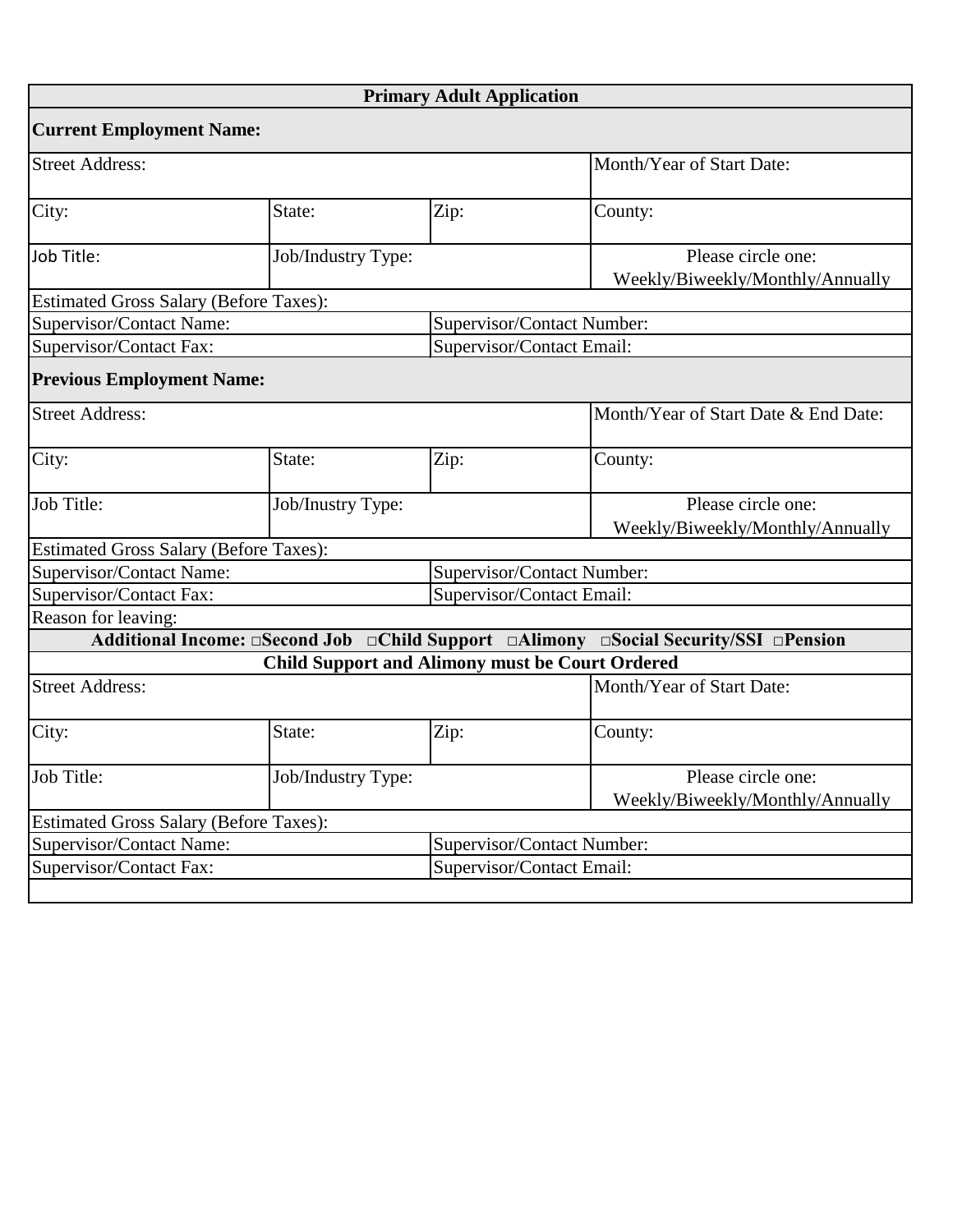| <b>List All Vehicles</b>                                                                                                                                                                                                                                                                                                                                                                                                                                                                                                                                                                                                                                                                                                                            |  |                      |  |  |  |
|-----------------------------------------------------------------------------------------------------------------------------------------------------------------------------------------------------------------------------------------------------------------------------------------------------------------------------------------------------------------------------------------------------------------------------------------------------------------------------------------------------------------------------------------------------------------------------------------------------------------------------------------------------------------------------------------------------------------------------------------------------|--|----------------------|--|--|--|
| <b>Vehicle Type 1:</b>                                                                                                                                                                                                                                                                                                                                                                                                                                                                                                                                                                                                                                                                                                                              |  | <b>License Plate</b> |  |  |  |
| Make                                                                                                                                                                                                                                                                                                                                                                                                                                                                                                                                                                                                                                                                                                                                                |  | Model                |  |  |  |
| Color                                                                                                                                                                                                                                                                                                                                                                                                                                                                                                                                                                                                                                                                                                                                               |  | Year                 |  |  |  |
| <b>Vehicle Type 2:</b>                                                                                                                                                                                                                                                                                                                                                                                                                                                                                                                                                                                                                                                                                                                              |  | <b>License Plate</b> |  |  |  |
| Make                                                                                                                                                                                                                                                                                                                                                                                                                                                                                                                                                                                                                                                                                                                                                |  | Model                |  |  |  |
| Color                                                                                                                                                                                                                                                                                                                                                                                                                                                                                                                                                                                                                                                                                                                                               |  | Year                 |  |  |  |
| <b>Vehicle Type 3:</b>                                                                                                                                                                                                                                                                                                                                                                                                                                                                                                                                                                                                                                                                                                                              |  | <b>License Plate</b> |  |  |  |
| Make                                                                                                                                                                                                                                                                                                                                                                                                                                                                                                                                                                                                                                                                                                                                                |  | Model                |  |  |  |
| Color                                                                                                                                                                                                                                                                                                                                                                                                                                                                                                                                                                                                                                                                                                                                               |  | Year                 |  |  |  |
| I authorize Manhattan Management, Co LLC to verify the above information by all available means. Manhattan<br>Management Co, LLC is not required to verify or investigate preliminary findings. I declare that the statements made<br>in the application are true and correct and that any information contained in the application which is false, misleading<br>or inaccurate shall be cause for rejection of the application and if a lease had been entered into, shall constitute a<br>breach of the lease, entitling Manhattan Mananagement Co, LLC to terminate my/our tenancy. I have read,<br>understand, will comply with the statement of rental policy; and I have received and read NJ Fair Chance in Housing<br><b>Act Statement.</b> |  |                      |  |  |  |
| Applicant Signature: _<br>Date: $\_\_$                                                                                                                                                                                                                                                                                                                                                                                                                                                                                                                                                                                                                                                                                                              |  |                      |  |  |  |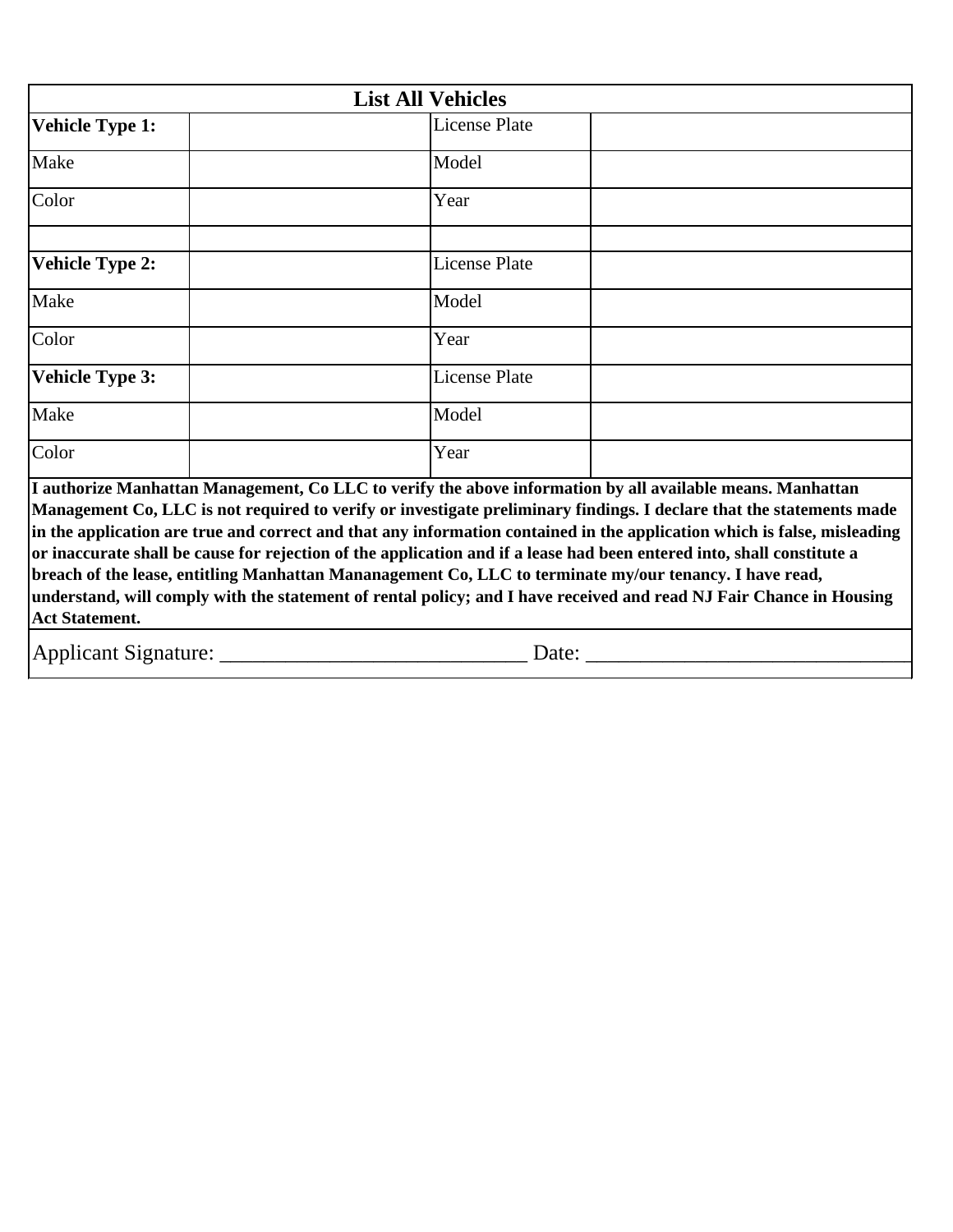## **NJ Fair Chance in Housing Disclosure Statement:**

New Jersey's Fair Chance in Housing Act, N.J.S.A. 46:8-52 to 64 (FCHA), limits a housing provider's ability to consider a person's criminal history in deciding whether to extend an offer or whether to rent a home after extending an offer.

Before making a conditional offer of housing, Manhattan Management Company, LLC may consider only whether an applicant has a conviction for the manufacture or production of methamphetamine on the premises of federally assisted housing, or whether an applicant has a lifetime registration requirement under a State sex offender registration program. Manhattan Management Company, LLC will not consider, or request from an applicant or any other person or entity, any other information about an applicant's criminal history as part of the application process until and unless a conditional offer of housing has been made.

After extending a conditional offer of housing, Manhattan Management Company, LLC intends to review and consider an applicant's criminal record in determining whether to rent a home, in accordance with the FCHA and its accompanying rules.

### **Manhattan Management Company, LLC will not, either before or after the issuance of a conditional offer, evaluate or consider any of the following criminal records**:

- (1) arrests or charges that have not resulted in a criminal conviction.
- (2) expunged convictions.
- (3) convictions erased through executive pardon.
- (4) vacated and otherwise legally nullified convictions; (5) juvenile adjudications of delinquency; and
- (6) records that have been sealed.

## **Manhattan Management Company, LLC may consider, after the issuance of a conditional offer, a criminal record that:**

- Resulted in a conviction for murder, aggravated sexual assault, kidnapping, arson, human trafficking, sexual assault, endangering the welfare of a child in violation of N.J.S.2C:244(b)(3).
- Resulted in a conviction for any crime that requires lifetime state sex offender registration.
- Is for any 1<sup>st</sup> degree indictable offense, or release from prison for that offense, within the past 6 years.
- Is for any  $2<sup>nd</sup>$  or  $3<sup>rd</sup>$  degree indictable offense, or release from prison for that offense, within the past 4 years; or
- Is for any 4<sup>th</sup> degree indictable offense, or release from prison for that offense, within the past 1 year.

For more information about how these rules apply, please refer to the resources at [https://www.njoag.gov/about/divisions-and-offices/division-on-civil-rights-home/fcha/.](https://www.njoag.gov/about/divisions-and-offices/division-on-civil-rights-home/fcha/)